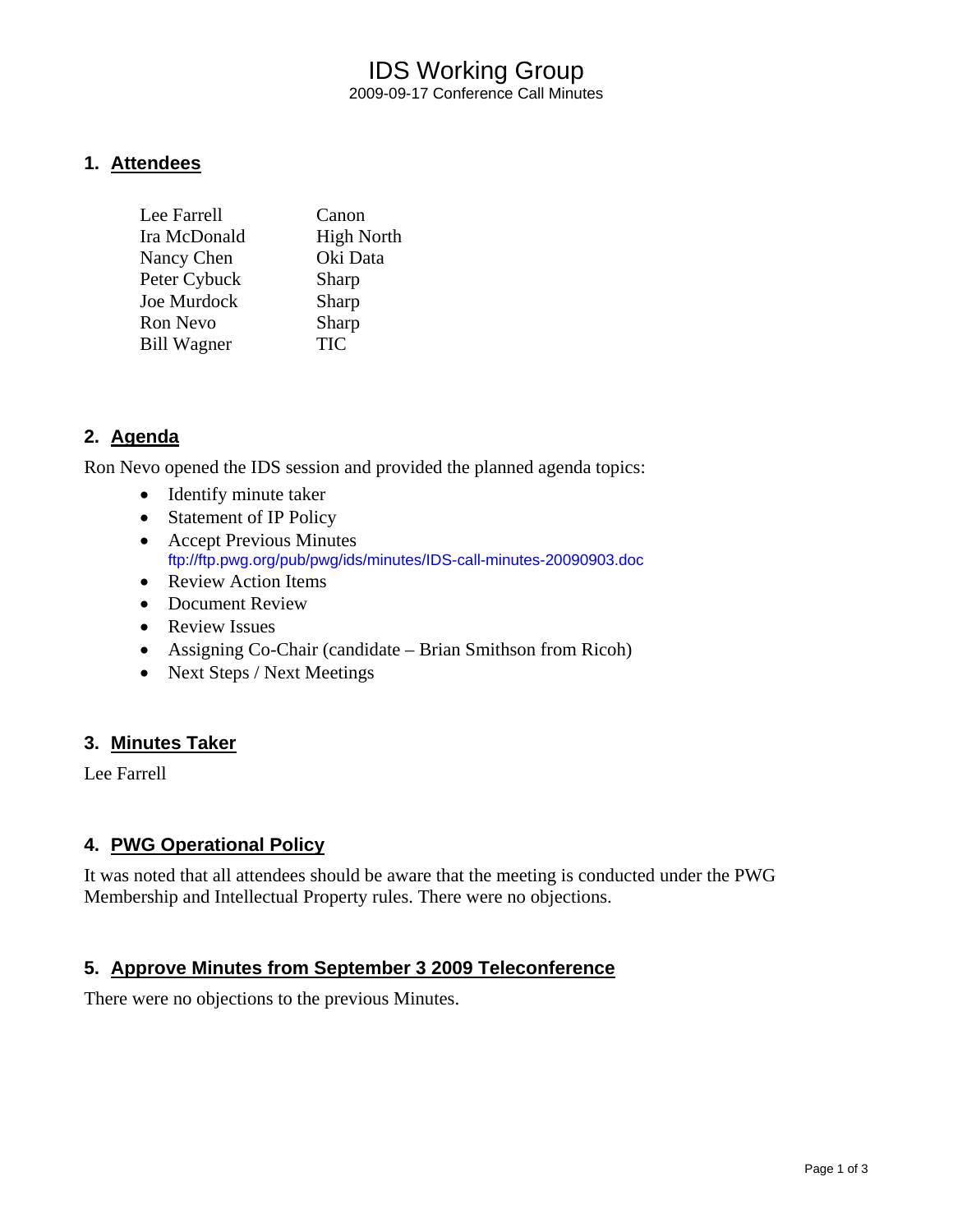# IDS Working Group

2009-09-17 Conference Call Minutes

## **6. Review Action Items**

NOTE: The latest Action Item spreadsheet is available at: <ftp://ftp.pwg.org/pub/pwg/ids/ActionItems/>

- AI 001: Randy Turner will try to find other contacts that would be willing to work with the PWG to help deploy NEA health assessment. (Juniper, Symantec, Cisco are suggested candidates.) Is someone willing to sit down with the PWG and "have discussions"?
- → *No new info to report.*
- → *ONGOING*

AI 010: Brian Smithson will investigate whether a formal relationship document can be created between TCG and PWG. He will find out their position on liaison agreements.

→ *TCG Board of Directors will meet and discuss this at their next face-to-face meeting (Oct 27-29), and get back to us with a response.* 

→ *OPEN* 

AI 020: Randy Turner will post a link to the RSA discussion of TPM alternatives.

→ *CLOSED* 

- AI 022: Joe Murdock will examine the possible mapping of HCD attributes to SCCM and evaluate the resulting "HCD health assessment" benefit. [This should also result in a list of deficiencies and recommended extensions to be suggested to the MS NAP team.]
- → *Still in progress. Proposed mapping spreadsheet was distributed. Investigation will continue.*
- → *OPEN*

AI 023: Jane Maliouta will take on the responsibility for creating a "value proposition" document to help justify the reason behind HCD NAP development. Peter Cybuck and Ron Nevo will provide market information as possible.

- → *No discussion on this yet.*
- → *OPEN*

AI 024: Randy Turner will ask the NEA e-mail list about their assumptions on modeling [sub-]components with regard to MFD subunits. (Why does NEA not address BIOS and/or NICs as components within a PC?)

→ *OPEN* 

## **7. Document Review – IDS NAP SCCM Mapping**

Joe Murdock reviewed the spreadsheet that he had distributed on IDS-NAP-SCCM attributes mapping.

He indicated that Printers will need to "lie" about some of the values to be allowed access to the network by the NAP Server.